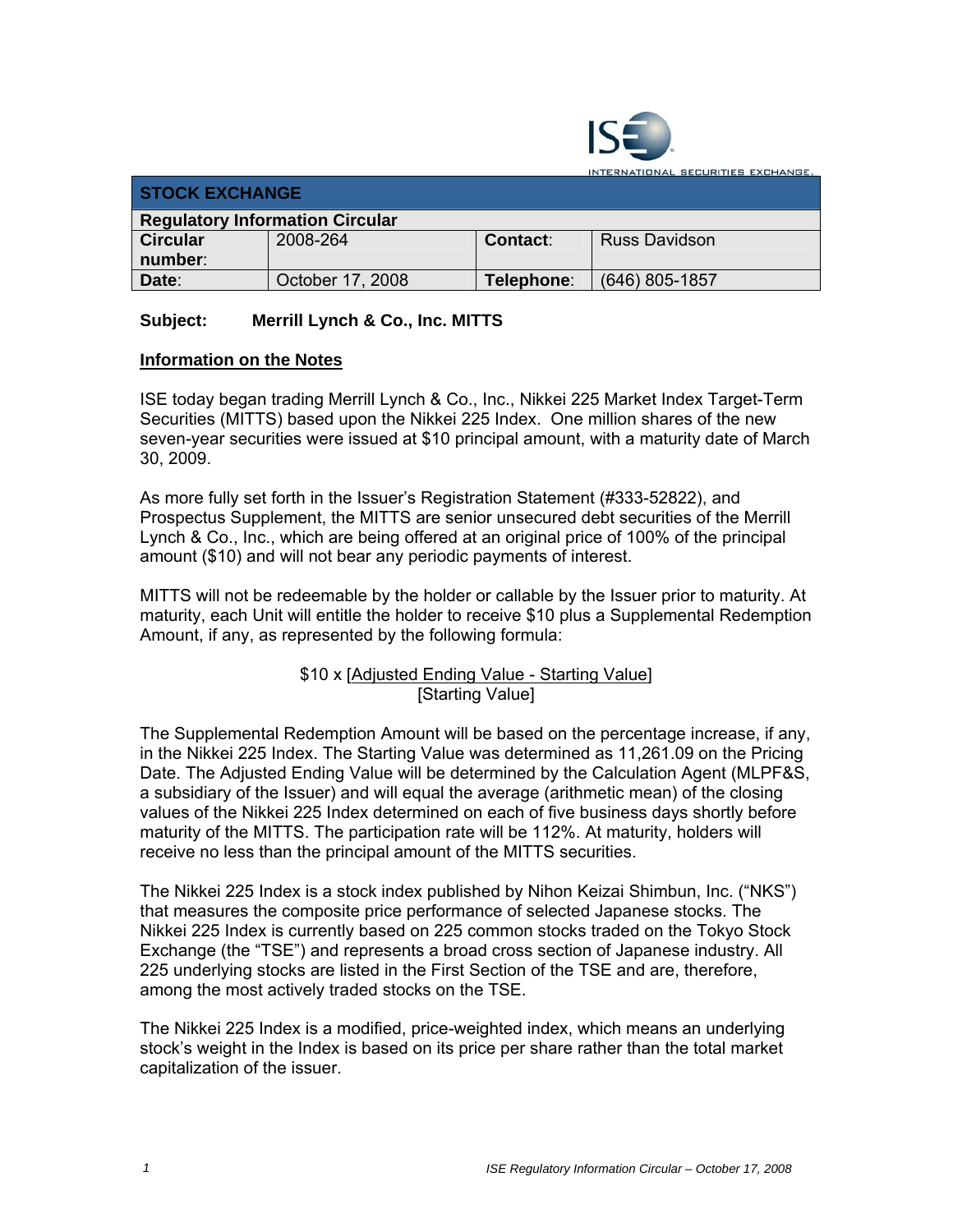It is expected that the market value of the MITTS will be affected by the value of the Index and by a number of other interrelated factors including, among other things: the general level of interest rates, the volatility of the Index, the time remaining to maturity, the dividend yields on the stocks comprising the Index, and the credit rating of the Issuer.

A beneficial owner of the Securities may receive no Supplemental Amount at maturity, or a Supplemental Redemption Amount that is below what the Companies in the index would pay as interest on a non-callable senior debt security with a similar maturity as that of the MITTS. The return of principal of the MITTS at maturity and the payment of the Supplemental Redemption Amount, if any, may not reflect the full opportunity costs implied by inflation or other factors relating to the time value of money.

The return a holder will receive on the MITTS, if any, will not be the same as the return that you would earn if you actually owned each of the common stocks underlying the Index and received the dividends paid on those stocks.

Ownership of the MITTS will be maintained in book-entry form by or through The Depository Trust Company. Beneficial owners of MNK will not have the right to receive physical certificates evidencing their ownership under very limited circumstances.

MNK will be quoted and trade as an equity issue in round lots of 100, and will trade "flat" without accrued interest.

Trading in the shares on ISE is on a UTP basis and is subject to ISE equity trading rules. The shares will trade from 9:00 a.m. until 4:00 p.m. Eastern Time. Equity Electronic Access Members ("Equity EAMs") trading the shares during the Pre-Market Session are exposed to the risk of the lack of the calculation or dissemination of underlying index value or intraday indicative value ("IIV"). For certain derivative securities products, an updated underlying index value or IIV may not be calculated or publicly disseminated in the Pre-Market hours. Since the underlying index value and IIV are not calculated or widely disseminated during Pre-Market hours, an investor who is unable to calculate implied values for certain derivative securities products during Pre-Market hours may be at a disadvantage to market professionals.

Equity EAMs also should review NASD Notice to Members 03-71 for guidance on trading these products. The Notice reminds members of their obligations to: (1) conduct adequate due diligence to understand the features of the product; (2) perform a reasonable-basis suitability analysis; (3) perform customer-specific suitability analysis in connection with any recommended transactions; (4) provide a balanced disclosure of both the risks and rewards associated with the particular product, especially when selling to retail investors; (5) implement appropriate internal controls; and (6) train registered persons regarding the features, risk and suitability of these products.

**This Regulatory Information Circular is not a statutory Prospectus. Equity EAMs should consult the Trust's Registration Statement, SAI, Prospectus and the Fund's website for relevant information.**